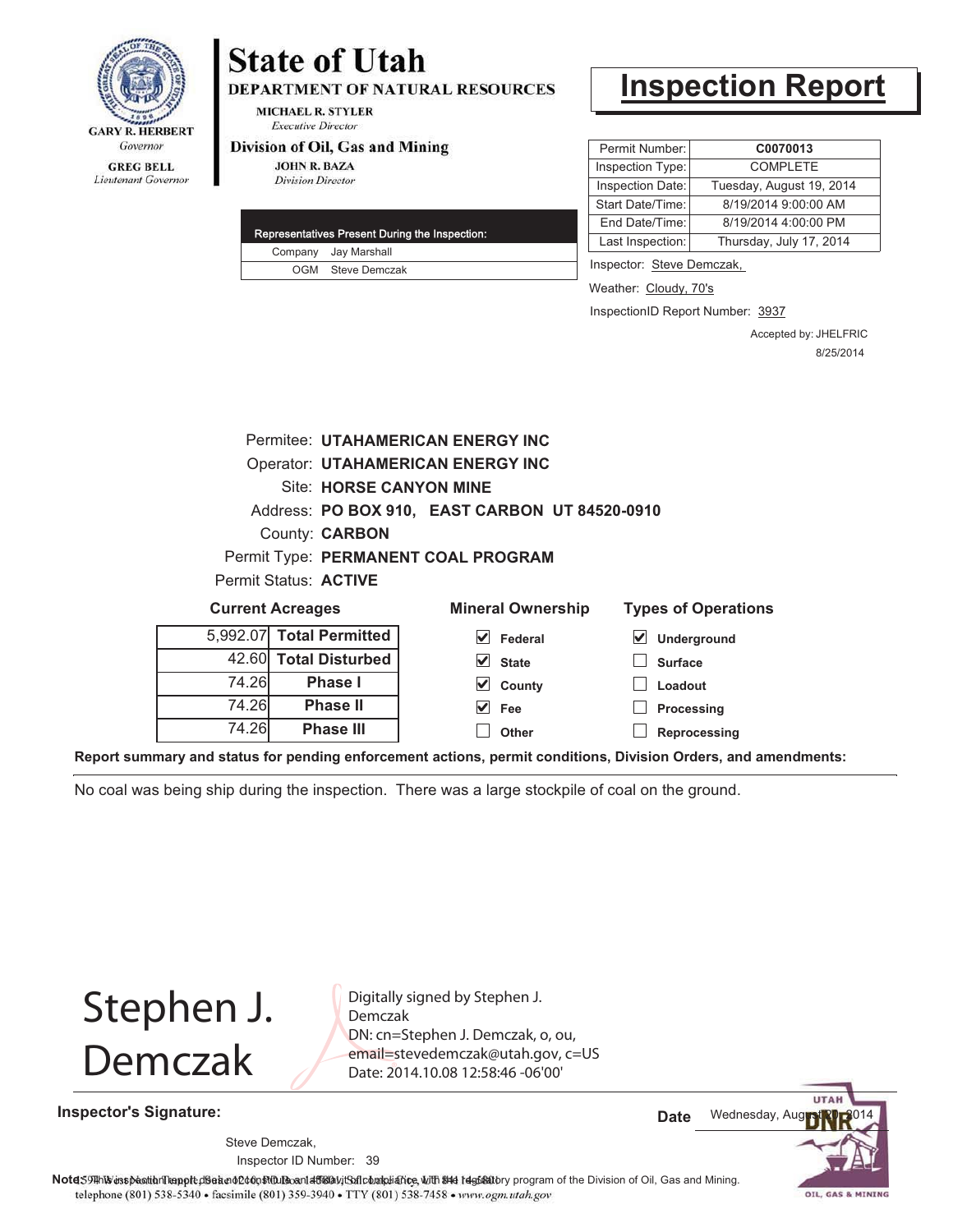*Page 2 of 4*

### *REVIEW OF PERMIT, PERFORMANCE STANDARDS PERMIT CONDITION REQUIREMENTS*

*1. Substantiate the elements on this inspection by checking the appropriate performance standard.*

 *a. For COMPLETE inspections provide narrative justification for any elements not fully inspected unless element is not appropriate to the site, in which case check Not Applicable.*

 *b. For PARTIAL inspections check only the elements evaluated.*

*2. Document any noncompliance situation by reference the NOV issued at the appropriate performance standard listed below.*

*3. Reference any narratives written in conjunction with this inspection at the appropriate performace standard listed below.*

*4. Provide a brief status report for all pending enforcement actions, permit conditions, Divison Orders, and amendments.*

|     |                                                               | Evaluated               | Not Applicable Comment  |                         | Enforcement |
|-----|---------------------------------------------------------------|-------------------------|-------------------------|-------------------------|-------------|
| 1.  | Permits, Change, Transfer, Renewal, Sale                      | V                       |                         | V                       |             |
| 2.  | <b>Signs and Markers</b>                                      | $\overline{\mathbf{v}}$ |                         | $\blacktriangledown$    |             |
| 3.  | Topsoil                                                       | $\overline{\mathbf{v}}$ |                         | $\overline{\mathbf{v}}$ |             |
| 4.a | Hydrologic Balance: Diversions                                | $\overline{\mathsf{v}}$ |                         | $\checkmark$            |             |
| 4.b | Hydrologic Balance: Sediment Ponds and Impoundments           | $\blacktriangledown$    |                         | $\blacktriangledown$    |             |
| 4.c | Hydrologic Balance: Other Sediment Control Measures           | $\checkmark$            |                         |                         |             |
| 4.d | Hydrologic Balance: Water Monitoring                          | $\overline{\mathbf{v}}$ |                         | $\blacktriangledown$    |             |
| 4.e | Hydrologic Balance: Effluent Limitations                      | $\overline{\mathbf{v}}$ |                         | $\overline{\mathbf{v}}$ |             |
| 5.  | <b>Explosives</b>                                             | $\overline{\mathbf{v}}$ |                         |                         |             |
| 6.  | Disposal of Excess Spoil, Fills, Benches                      |                         | $\blacktriangledown$    |                         |             |
| 7.  | Coal Mine Waste, Refuse Piles, Impoundments                   |                         | $\overline{\mathsf{v}}$ |                         |             |
| 8.  | Noncoal Waste                                                 | $\overline{\mathsf{v}}$ |                         | $\overline{\mathbf{v}}$ |             |
| 9.  | Protection of Fish, Wildlife and Related Environmental Issues | $\blacktriangledown$    |                         | $\blacktriangledown$    |             |
| 10. | Slides and Other Damage                                       | $\overline{\mathsf{v}}$ |                         | $\blacktriangledown$    |             |
| 11. | Contemporaneous Reclamation                                   |                         | $\blacktriangledown$    |                         |             |
| 12. | <b>Backfilling And Grading</b>                                |                         | $\overline{\mathbf{v}}$ |                         |             |
| 13. | Revegetation                                                  | $\overline{\mathbf{v}}$ |                         |                         |             |
| 14. | Subsidence Control                                            | $\overline{\mathbf{v}}$ |                         | $\overline{\mathbf{v}}$ |             |
|     | 15. Cessation of Operations                                   |                         | $\overline{\mathbf{v}}$ |                         |             |
|     | 16.a Roads: Construction, Maintenance, Surfacing              | $\overline{\mathsf{v}}$ |                         |                         |             |
|     | 16.b Roads: Drainage Controls                                 | $\blacktriangledown$    |                         | $\blacktriangledown$    |             |
| 17. | <b>Other Transportation Facilities</b>                        | $\overline{\mathbf{v}}$ |                         | $\overline{\mathbf{v}}$ |             |
| 18. | Support Facilities, Utility Installations                     | $\overline{\mathbf{v}}$ |                         | $\blacktriangledown$    |             |
|     | 19. AVS Check                                                 | $\overline{\mathsf{v}}$ |                         |                         |             |
| 20. | Air Quality Permit                                            | $\checkmark$            |                         | $\overline{\mathsf{v}}$ |             |
| 21. | Bonding and Insurance                                         | $\overline{\mathbf{v}}$ |                         | $\blacktriangledown$    |             |
|     | 22. Other                                                     |                         |                         |                         |             |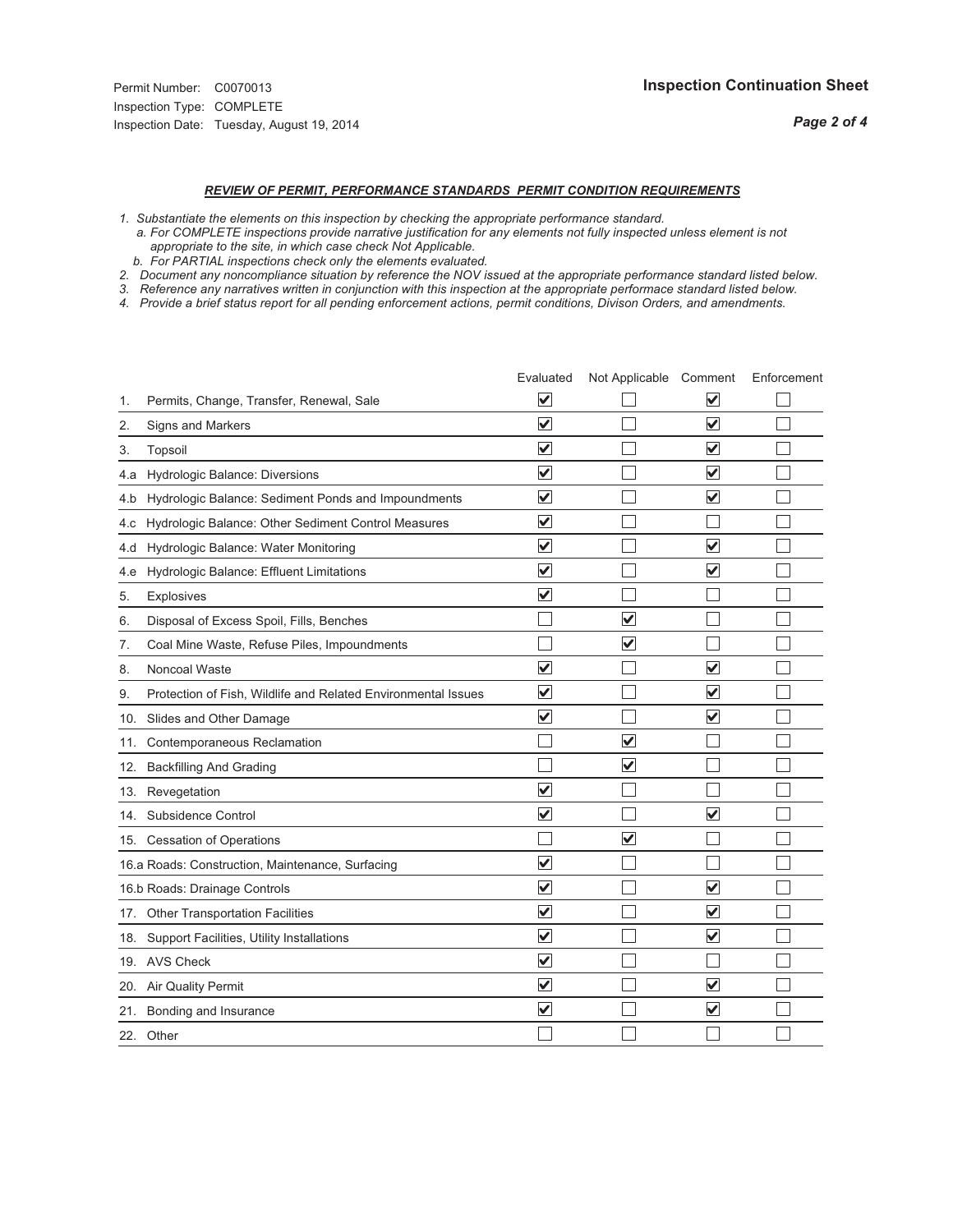#### **1. Permits, Change, Transfer, Renewal, Sale**

The current DOGM permit remains valid through May 6, 2016. The current UPDES permit (UTG040024) is valid through August 31, 2018.

#### **2. Signs and Markers**

The Permittee had the proper identification signs in place. The ID signs were located at the point of access and included the name, address, telephone number, permit number and MSHA ID number. Disturbed area boundary, perimeter markers, and topsoil storage areas signs were correctly placed.

#### **3. Topsoil**

Topsoil pile was stable. There were no signs of wind or water erosion.

#### **4.a Hydrologic Balance: Diversions**

The permittee will be clean several diversions in the near future. Several diversions have sediment build-up. These diversions are still functioning as design.

#### **4.b Hydrologic Balance: Sediment Ponds and Impoundments**

The two sediment ponds were dry. No hazardous conditions were noticed during the inspection. The permittee inspected the sediment ponds on May 27, 2014. No hazardous conditions were reported.

#### **4.d Hydrologic Balance: Water Monitoring**

The permittee submits quarterly water information to the Division. This information is reviewed and a report is written.

#### **4.e Hydrologic Balance: Effluent Limitations**

There has been no UPDES discharge at Lila Canyon.

#### **8. Noncoal Waste**

The mine site was clear of non-coal waste material.

#### **9. Protection of Fish, Wildlife and Related Environmental Issues**

No wildlife was observed during the inspection.

#### **10. Slides and Other Damage**

No slides or damage were observed or reported.

#### **14. Subsidence Control**

This information is in the annual report. There has been no second mining at Lila.